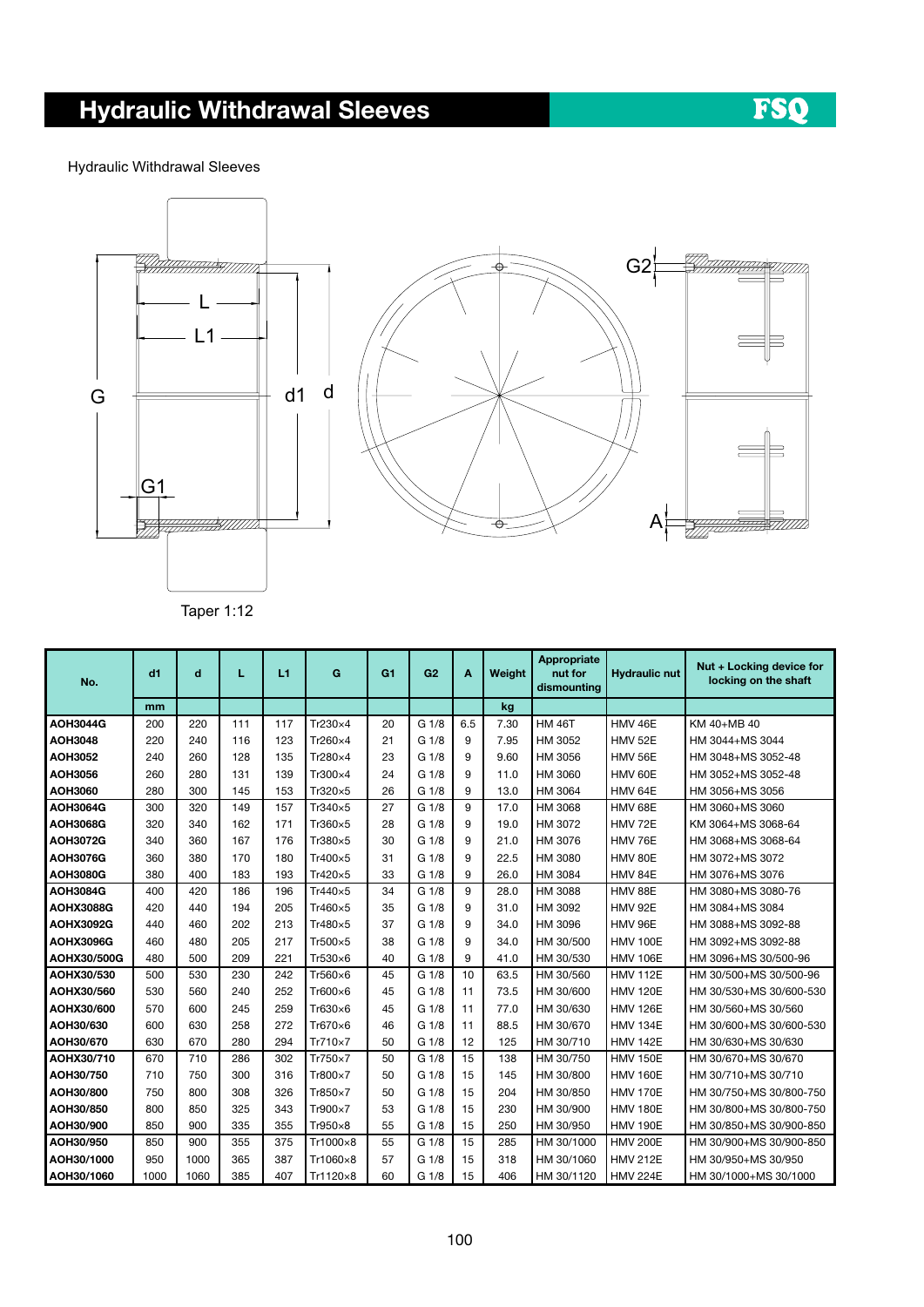## FSQ

## Hydraulic Withdrawal Sleeves

Hydraulic Withdrawal Sleeves





Taper 1:12

| No.              | d1   | d    | L   | L1  | G        | G <sub>1</sub> | G2               | A  | Weight | Appropriate<br>nut for<br>dismounting | <b>Hydraulic nut</b> | Nut + Locking device for<br>locking on the shaft |
|------------------|------|------|-----|-----|----------|----------------|------------------|----|--------|---------------------------------------|----------------------|--------------------------------------------------|
|                  | mm   |      |     |     |          |                |                  |    | kg     |                                       |                      |                                                  |
| <b>AOH3144</b>   | 200  | 220  | 145 | 151 | Tr240×4  | 23             | G 1/8            | 9  | 9.30   | HM 3048                               | HMV 48E              | KM 40+MB 40                                      |
| <b>AOH3142</b>   | 220  | 240  | 154 | 161 | Tr260×4  | 25             | G 1/8            | 9  | 12.0   | HM 3052                               | HMV 52E              | HM 3044+MS 3044                                  |
| <b>AOH3152G</b>  | 240  | 260  | 172 | 179 | Tr280×4  | 26             | G <sub>1/8</sub> | 9  | 15.5   | HM 3056                               | HMV 56E              | HM 3048+MS 3052-48                               |
| <b>AOH3156G</b>  | 260  | 280  | 175 | 183 | Tr300×4  | 28             | G <sub>1/8</sub> | 9  | 17.0   | HM 3160                               | HMV 60E              | HM 3052+MS 3052-48                               |
| <b>AOH3160G</b>  | 280  | 300  | 192 | 200 | Tr320×5  | 30             | G <sub>1/8</sub> | 9  | 20.5   | HM 3164                               | HMV 64E              | HM 3056+MS 3056                                  |
| <b>AOH3164G</b>  | 300  | 320  | 209 | 217 | Tr340×5  | 31             | G 1/8            | 9  | 24.5   | HM 3168                               | HMV 68E              | HM 3060+MS 3060                                  |
| <b>AOH3168G</b>  | 320  | 340  | 225 | 234 | Tr360×5  | 33             | G <sub>1/8</sub> | 9  | 28.5   | HM 3172                               | <b>HMV 72E</b>       | KM 3064+MS 3068-64                               |
| <b>AOH3172G</b>  | 340  | 360  | 229 | 238 | Tr380×5  | 35             | G 1/8            | 9  | 30.5   | HM 3176                               | HMV 76E              | HM 3068+MS 3068-64                               |
| <b>AOH3176G</b>  | 360  | 380  | 232 | 242 | Tr400×5  | 36             | G <sub>1/8</sub> | 9  | 33.0   | HM 3180                               | HMV 80E              | HM 3072+MS 3072                                  |
| <b>AOH3180G</b>  | 380  | 400  | 240 | 250 | Tr420×5  | 38             | G 1/8            | 9  | 36.0   | HM 3184                               | HMV 84E              | HM 3076+MS 3080-76                               |
| <b>AOH3184G</b>  | 400  | 420  | 266 | 276 | Tr440×5  | 40             | G 1/8            | 9  | 43.0   | HM 3188                               | HMV 88E              | HM 3080+MS 3080-76                               |
| AOHX3188G        | 420  | 440  | 270 | 281 | Tr460×5  | 42             | G 1/8            | 9  | 46.0   | HM 3192                               | HMV 92E              | HM 3084+MS 3084                                  |
| <b>AOHX3192G</b> | 440  | 460  | 285 | 296 | Tr480×5  | 43             | G <sub>1/8</sub> | 9  | 51.5   | HM 3196                               | HMV 96E              | HM 3088+MS 3092-88                               |
| AOHX3196G        | 460  | 480  | 295 | 307 | Tr500×5  | 45             | G 1/8            | 9  | 63.0   | HM 31/500                             | <b>HMV 100E</b>      | HM 3092+MS 3092-88                               |
| AOHX31/500G      | 480  | 500  | 313 | 325 | Tr530×6  | 47             | G 1/8            | 9  | 66.5   | HM 31/530                             | <b>HMV 106E</b>      | HM 3096+MS 30/500-96                             |
| AOH31/530        | 500  | 530  | 325 | 337 | Tr560×6  | 53             | G <sub>1/8</sub> | 10 | 93.5   | HM 31/560                             | <b>HMV 112E</b>      | HM 30/500+MS 30/500-96                           |
| AOH31/560        | 530  | 560  | 335 | 347 | Tr600×6  | 55             | G <sub>1/8</sub> | 11 | 107    | HM 30/600                             | <b>HMV 120E</b>      | HM 30/530+MS 30/600-530                          |
| AOHX31/600       | 570  | 600  | 355 | 369 | Tr630×6  | 55             | G 1/8            | 11 | 120    | HM 31/630                             | <b>HMV 126E</b>      | HM 30/560+MS 30/560                              |
| AOH31/630        | 600  | 630  | 375 | 389 | Tr670×6  | 60             | G <sub>1/8</sub> | 11 | 139    | HM 31/670                             | <b>HMV 134E</b>      | HM 30/600+MS 30/600-530                          |
| AOHX31/670       | 630  | 670  | 395 | 409 | Tr710×7  | 59             | G 1/8            | 12 | 189    | HM 31/710                             | <b>HMV 142E</b>      | HM 30/630+MS 30/630                              |
| AOHX31/710       | 670  | 710  | 405 | 421 | Tr750×7  | 60             | G 1/8            | 15 | 207    | HM 31/750                             | <b>HMV 150E</b>      | HM 30/670+MS 30/670                              |
| AOH31/750        | 710  | 750  | 425 | 441 | Tr800×7  | 60             | G <sub>1/8</sub> | 15 | 238    | HM 31/800                             | <b>HMV 160E</b>      | HM 30/710+MS 30/710                              |
| AOH31/800        | 750  | 800  | 438 | 456 | Tr850×7  | 63             | G 1/8            | 15 | 305    | HM 31/850                             | <b>HMV 170E</b>      | HM 30/750+MS 30/800-750                          |
| AOH31/850        | 800  | 850  | 462 | 480 | Tr900×7  | 62             | G <sub>1/8</sub> | 15 | 345    | HM 31/900                             | <b>HMV 180E</b>      | HM 30/800+MS 30/800-750                          |
| AOH31/900        | 850  | 900  | 475 | 495 | Tr950×8  | 63             | G 1/8            | 15 | 379    | HM 31/950                             | <b>HMV 190E</b>      | HM 30/850+MS 30/900-850                          |
| AOH31/950        | 900  | 950  | 500 | 520 | Tr1000×8 | 62             | G 1/8            | 15 | 426    | HM 31/1000                            | <b>HMV 200E</b>      | HM 30/900+MS 30/900-850                          |
| AOH31/1000       | 950  | 1000 | 525 | 547 | Tr1060×8 | 63             | G 1/8            | 15 | 485    | HM 31/1060                            | <b>HMV 212E</b>      | HM 30/950+MS 30/950                              |
| AOH31/1060       | 1000 | 1060 | 540 | 562 | Tr1120×8 | 65             | G 1/8            | 15 | 599    | HM 31/1120                            | <b>HMV 224E</b>      | HM 30/1000+MS 30/1000                            |